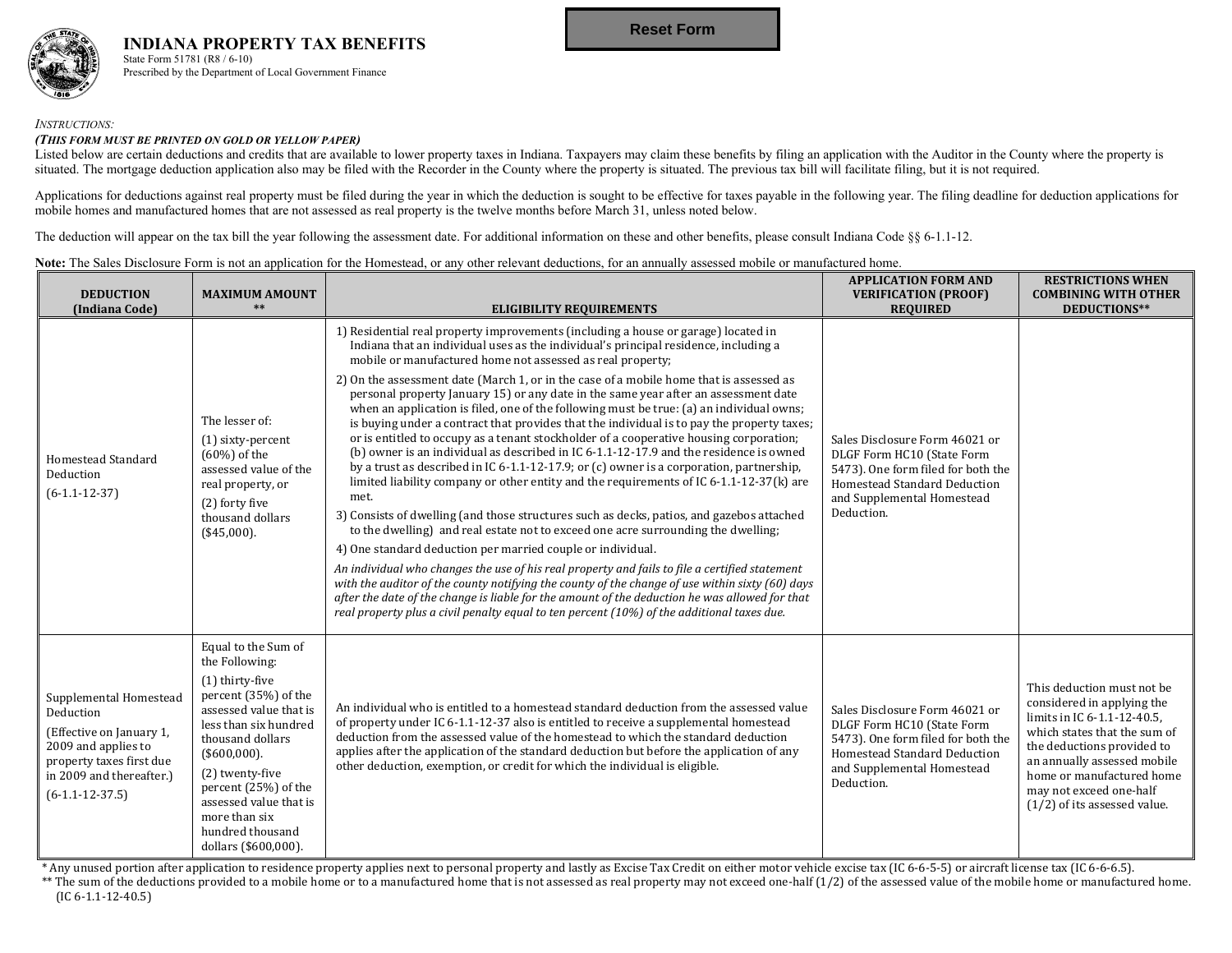| <b>DEDUCTION</b><br>(Indiana Code)                                                                                                                                                                              | <b>MAXIMUM AMOUNT</b><br>***                                                                                                                                                                                                                                                                                                                | <b>ELIGIBILITY REQUIREMENTS</b>                                                                                                                                                                                                                                                                                                                                                                                                                                                                                                                                                                                                                                                                                                                                    | <b>APPLICATION FORM AND</b><br><b>VERIFICATION (PROOF)</b><br><b>REQUIRED</b>                                                                                                                                                                                                                                                                                                                                                                                                                                                                                                                                                                                                                                                                             | <b>RESTRICTIONS WHEN</b><br><b>COMBINING WITH OTHER</b><br>DEDUCTIONS**                                                       |
|-----------------------------------------------------------------------------------------------------------------------------------------------------------------------------------------------------------------|---------------------------------------------------------------------------------------------------------------------------------------------------------------------------------------------------------------------------------------------------------------------------------------------------------------------------------------------|--------------------------------------------------------------------------------------------------------------------------------------------------------------------------------------------------------------------------------------------------------------------------------------------------------------------------------------------------------------------------------------------------------------------------------------------------------------------------------------------------------------------------------------------------------------------------------------------------------------------------------------------------------------------------------------------------------------------------------------------------------------------|-----------------------------------------------------------------------------------------------------------------------------------------------------------------------------------------------------------------------------------------------------------------------------------------------------------------------------------------------------------------------------------------------------------------------------------------------------------------------------------------------------------------------------------------------------------------------------------------------------------------------------------------------------------------------------------------------------------------------------------------------------------|-------------------------------------------------------------------------------------------------------------------------------|
| Solar Energy Heating or<br><b>Cooling Systems</b><br>$(6-1.1-12-26)$<br>Wind Power Device<br>$(6-1.1-12-29)$<br>Hydroelectric Power<br>Device<br>$(6-1.1-12-33)$<br><b>Geothermal Device</b><br>$(6-1.1-12-34)$ | <b>Solar:</b> Equals the<br>out-of-pocket<br>expenditures by the<br>owner for the<br>components and the<br>labor involved in<br>installing the<br>components.<br>Wind.<br>Hydroelectric, and<br>Geothermal:<br>Assessed value (AV)<br>with the device, less<br>the AV without the<br>device. In other<br>words, the value of<br>the device. | 1) Person must own or be buying on contract the real property or mobile or<br>manufactured home not assessed as real property on the date the application is filed;<br>2) Real property or mobile home not assessed as real property is equipped with a solar<br>energy system, wind power device, hydroelectric power device, or geothermal energy<br>heating or cooling device;<br>3) With respect to real property, file during the year for which the person desires to<br>obtain the deduction, and with respect to mobile home which is not assessed as real<br>property file during the twelve months before March 31 of each year for which the<br>deduction is sought (if mailed the mailing must be postmarked on or before the last day<br>for filing). | Solar: Sales Disclosure Form<br>46021 or State Form 18865<br><b>Wind:</b> Sales Disclosure Form<br>46021 or State Form 18865<br><b>Hydroelectric:</b> Sales Disclosure<br>Form 46021 or State Form<br>18865; and<br>Indiana Department of<br><b>Environmental Management</b><br>(IDEM) certification, which may<br>be obtained by mailing copy of<br>State Form to IDEM, 100 N.<br>Senate Ave., Indianapolis, IN<br>46204<br><b>Geothermal:</b> Sales Disclosure<br>Form 46021 or State Form 18865<br>Indiana Department of<br><b>Environmental Management</b><br>(IDEM) certification. which may<br>be obtained by mailing copy of<br>State Form to IDEM, 100 N.<br>Senate Ave., Office of Water<br>Quality, 65-40 Geothermal,<br>Indianapolis, IN 46204 | <b>PARTIALLY - These</b><br>deductions may be claimed<br>with all other deductions<br><b>EXCEPT</b> the Over 65<br>Deduction. |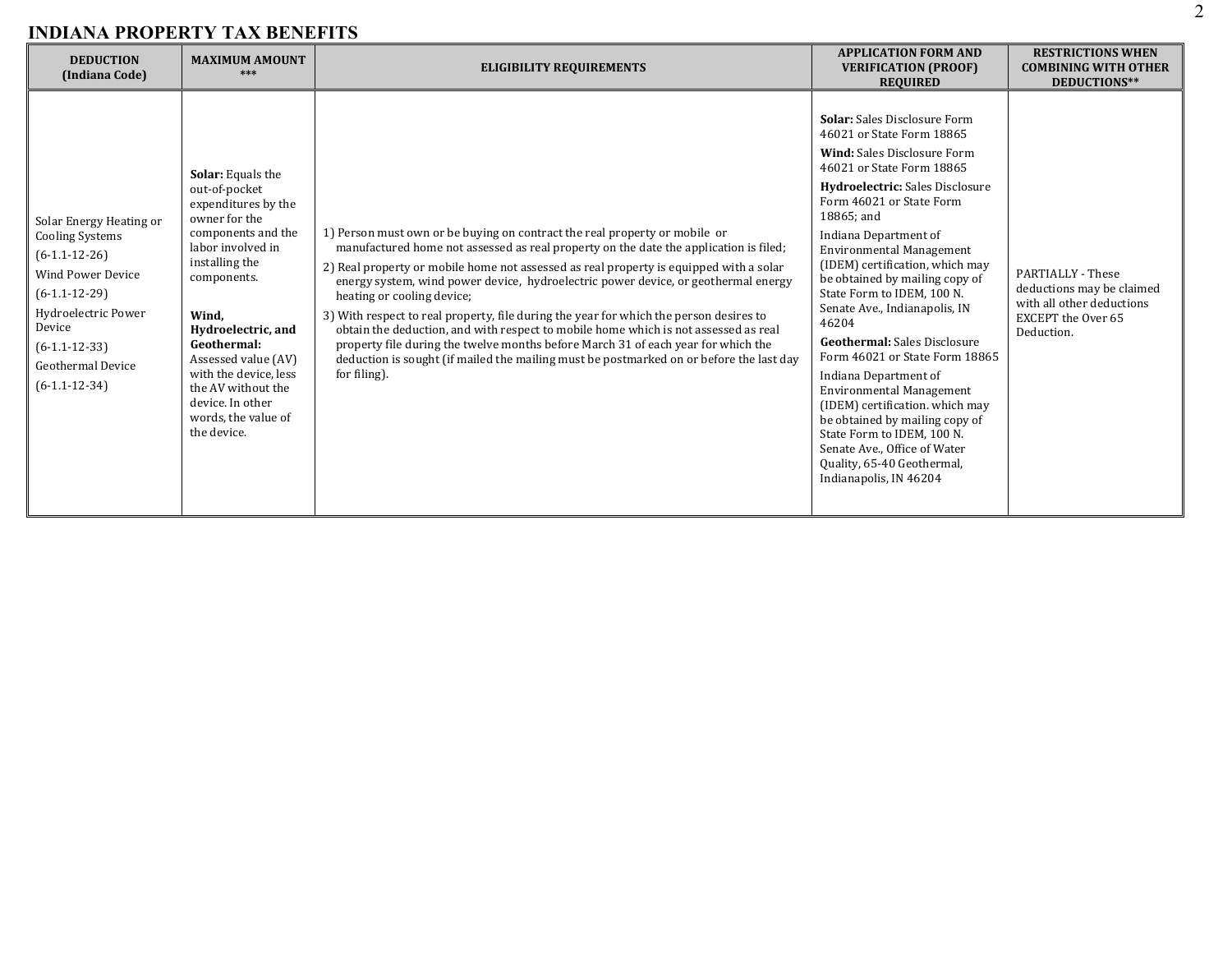| <b>DEDUCTION</b><br>(Indiana Code)                             | <b>MAXIMUM AMOUNT</b><br>$***$                                                                                                                                                                   | <b>ELIGIBILITY REQUIREMENTS</b>                                                                                                                                                                                                                                                                                                                                                                                                                                                                                                                                                                                                                                                                                                                                                                                                                                                                                                                                                                                                                                                                                                                                                                                                                                                                                                                                     | <b>APPLICATION FORM AND</b><br><b>VERIFICATION (PROOF)</b><br><b>REQUIRED</b>                                                                                                                                                         | <b>RESTRICTIONS WHEN</b><br><b>COMBINING WITH OTHER</b><br>DEDUCTIONS**                                 |
|----------------------------------------------------------------|--------------------------------------------------------------------------------------------------------------------------------------------------------------------------------------------------|---------------------------------------------------------------------------------------------------------------------------------------------------------------------------------------------------------------------------------------------------------------------------------------------------------------------------------------------------------------------------------------------------------------------------------------------------------------------------------------------------------------------------------------------------------------------------------------------------------------------------------------------------------------------------------------------------------------------------------------------------------------------------------------------------------------------------------------------------------------------------------------------------------------------------------------------------------------------------------------------------------------------------------------------------------------------------------------------------------------------------------------------------------------------------------------------------------------------------------------------------------------------------------------------------------------------------------------------------------------------|---------------------------------------------------------------------------------------------------------------------------------------------------------------------------------------------------------------------------------------|---------------------------------------------------------------------------------------------------------|
| Mortgage<br>$(6-1.1-12-1)$                                     | The lesser of:<br>$(1)$ \$3,000;<br>(2) amount of<br>mortgage or contract<br>indebtedness on<br>assessment date of<br>that year; or<br>$(3)$ one half $(1/2)$ of<br>the total assessed<br>value. | 1) Person must be resident of Indiana;<br>2) On the date the application is filed, person must own or be buying on contract the real<br>property or mobile or manufactured home not assessed as real property or have a home<br>equity line of credit on the real property or mobile or manufactured home not assessed<br>as real property. The mortgage, contract or memorandum (including a home equity line<br>of credit) must be recorded with the county recorder's office;<br>3) Property located in Indiana;<br>4) Person has a balance on the person's mortgage or contract indebtedness (including a<br>home equity line of credit);<br>5) With respect to real property, file during the year for which the person desires to<br>obtain the deduction, and with respect to mobile or manufactured homes not assessed<br>as real property, file during the twelve months before March 31 of each year for which<br>the deduction is sought (if mailed the mailing must be postmarked on or before the last<br>day for filing);<br>6) Contract buyer must submit copy of memorandum of the recorded contract, containing<br>a legal description with the first statement filed under this deduction.                                                                                                                                                        | State Form 43709<br>Applications may be filed with<br>either the Auditor or Recorder in<br>the County where the property is<br>situated.<br>Note: A new application must be<br>filed whenever a loan on real<br>estate is refinanced. | None                                                                                                    |
| Over <sub>65</sub><br>$(6.1.1 - 12 - 9)$                       | \$12,480<br><b>Note:</b> If all joint<br>tenants or tenants in<br>common are not at<br>least 65 years of age,<br>the deduction<br>allowed shall be<br>reduced.                                   | 1) Individual must own or be buying on contract the real property or mobile or<br>manufactured home not assessed as real property on the date the application is filed;<br>2) Individual is at least 65 by December 31 of the year preceding the year in which the<br>deduction is claimed;<br>3) Individual resides on the real property or mobile home or manufactured home;<br>4) Combined adjusted gross income not exceeding \$25,000;<br>5) Individual has owned the real property or mobile home or manufactured home for at<br>least one (1) year before claiming the deduction;<br>6) Assessed property value not exceeding \$182,430;<br>7) Surviving, un-remarried spouse at least 60 years of age if deceased was 65 at the time<br>of death;<br>8) Individual may not be denied the deduction because the individual is absent from the<br>real property or mobile home or manufactured home while in a nursing home or<br>hospital.                                                                                                                                                                                                                                                                                                                                                                                                                   | State Form 43708<br>Internal Revenue Service Form<br>1040 for the previous calendar<br>year.<br>This requirement includes<br>submitting the 1040 for the<br>applicant and all co-owners.                                              | PARTIALLY - May not claim<br>any deductions other than<br>the Mortgage and the<br>Homestead Deductions. |
| <b>Over 65 Circuit Breaker</b><br>Credit<br>$(6-1.1-20.6-8.5)$ | Tax liability minus<br>the product of tax for<br>preceding year<br>multiplied by 1.02.                                                                                                           | 1) Individual qualified for homestead standard deduction in preceding calendar year and<br>qualifies in current year;<br>2) For individual who files single return, adjusted gross income cannot exceed \$30,000,<br>for individual who files a joint return with spouse, adjusted gross income cannot exceed<br>\$40,000;<br>3) Homestead qualifies as a "qualified homestead property" for the calendar year and<br>filing requirements are met. ("Qualified homestead property" means the individual<br>who owns, is purchasing the homestead on contract or has beneficial interest in the<br>owner, is or will be at least 65 on or before December 31 of the calendar year<br>immediately preceding the calendar year in which the taxes are due, and the gross<br>assessed value of the homestead on the assessment date is less than \$160,000.)<br>4) With respect to real property, file during the year for which the person desires to<br>obtain the credit, and with respect to mobile or manufactured homes not assessed as<br>real property, file during the twelve months before March 31 of each year for which the<br>credit is sought (if mailed the mailing must be postmarked on or before the last day for<br>filing);<br>5) File in same manner as for 6-1.1-12-9 (over 65 deduction);<br>6) Applies to taxes first due and payable in 2009. | State Form 43708<br>Internal Revenue Service Form<br>1040 for the previous calendar<br>year for applicant and spouse.                                                                                                                 | None                                                                                                    |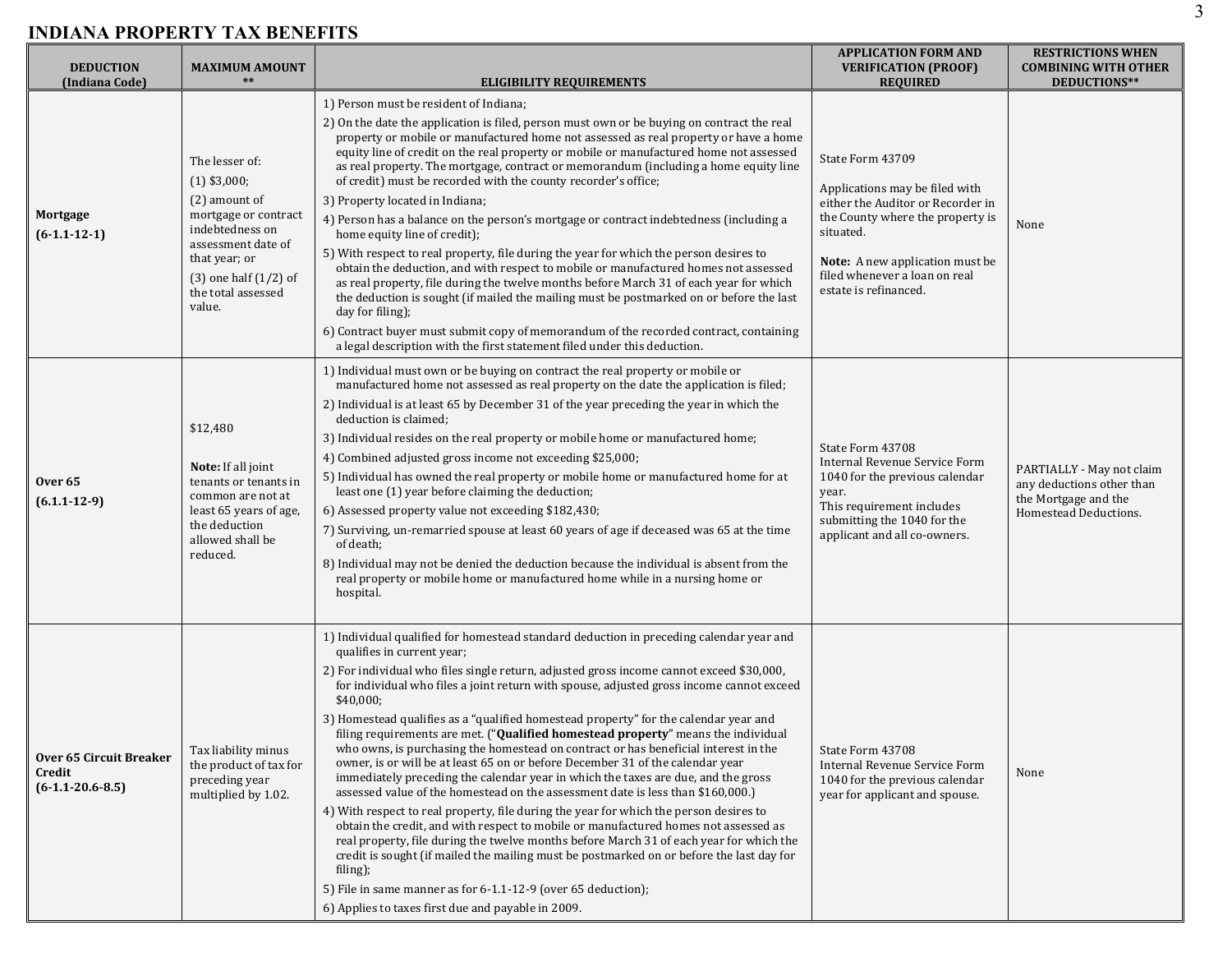| <b>DEDUCTION</b><br>(Indiana Code)                              | <b>MAXIMUM AMOUNT</b> | <b>ELIGIBILITY REQUIREMENTS</b>                                                                                                                                                                                                                                                                                                                                                                                                                                                                                                                                                                                                                                                                                                                                                                                                                                                                                                                                                                                                                                                                                                                                                  | <b>APPLICATION FORM AND</b><br><b>VERIFICATION (PROOF)</b><br><b>REQUIRED</b>                                                                                                                                                                                                                                                                                                                                                                                                | <b>RESTRICTIONS WHEN</b><br><b>COMBINING WITH OTHER</b><br>DEDUCTIONS**                                                                                         |
|-----------------------------------------------------------------|-----------------------|----------------------------------------------------------------------------------------------------------------------------------------------------------------------------------------------------------------------------------------------------------------------------------------------------------------------------------------------------------------------------------------------------------------------------------------------------------------------------------------------------------------------------------------------------------------------------------------------------------------------------------------------------------------------------------------------------------------------------------------------------------------------------------------------------------------------------------------------------------------------------------------------------------------------------------------------------------------------------------------------------------------------------------------------------------------------------------------------------------------------------------------------------------------------------------|------------------------------------------------------------------------------------------------------------------------------------------------------------------------------------------------------------------------------------------------------------------------------------------------------------------------------------------------------------------------------------------------------------------------------------------------------------------------------|-----------------------------------------------------------------------------------------------------------------------------------------------------------------|
| <b>Blind or Disabled</b><br>$(6-1.1-12-11; 12)$                 | \$12,480              | 1) Blind: Individual is blind as defined in IC $12-7-2-21(1)$ ; or<br>Disabled: An individual is "disabled" if he is unable to engage in any substantial gainful<br>activity by reason of a medically determinable physical or mental impairment, which<br>can be expected to result in death or has lasted or can be expected to last for a<br>continuous period of not less than 12 months;<br>2) The real property or mobile or manufactured home is principally used and occupied by<br>the individual as the individual's residence;<br>3) Individual must own or be buying on contract the real property or mobile or<br>manufactured home not assessed as real property on the date the application is filed;<br>4) Individual's taxable gross income does not exceed \$17,000;<br>5) With respect to real property, file during the year for which the person desires to<br>obtain the deduction, and with respect to mobile or manufactured homes not assessed<br>as real property, file during the twelve months before March 31 of each year for which<br>the deduction is sought (if mailed the mailing must be postmarked on or before the last<br>day for filing). | <b>Blind</b><br>State Form 43710<br><b>Proof of Blindness</b><br><b>Disabled</b><br>State Form 43710<br>Proof of Disability: proof that<br>applicant is eligible to receive<br>disability benefits under the<br>federal Social Security Act<br>constitutes proof for purposes of<br>this section; however, an<br>individual with a disability not so<br>covered must be examined by a<br>physician under the same<br>standards as used by Social<br>Security Administration. | PARTIALLY - This deduction<br>may be claimed with all other<br>deductions EXCEPT the Over<br>65 Deduction.                                                      |
| <b>Disabled Veteran</b><br>$(6-1.1-12-14; 15)$                  | $$12,480*$            | 1) Individual must own or be buying on contract the real property or mobile or<br>manufactured home not assessed as real property on the date the application is filed;<br>2) Individual served in U.S. military service for at least 90 days and was honorably<br>discharged;<br>3) Individual is either totally disabled or at least age 62 with at least 10% disability;<br>4) Assessed value of individual's tangible property is not greater than \$143,160;<br>5) With respect to real property, file during the year for which the person desires to<br>obtain the deduction, and with respect to mobile or manufactured homes not assessed<br>as real property, file during the twelve months before March 31 of each year for which<br>the deduction is sought (if mailed the mailing must be postmarked on or before the last<br>day for filing);<br>6) Surviving spouse may apply if the individual would qualify if alive.                                                                                                                                                                                                                                           | State Form 12662<br>Either VA Form 20-5455 Code 1<br>In Item #15; Pension Certificate;<br>Award of Compensation from VA<br>or DOD; or Certificate of<br>eligibility from IN Dept of VA.                                                                                                                                                                                                                                                                                      | PARTIALLY - This deduction<br>may be claimed with all other<br>deductions EXCEPT the Over<br>65 Deduction.                                                      |
| <b>Veteran with Service</b><br>Connected<br>$(6-1.1-12-13; 15)$ | $$24,960*$            | 1) Individual must own or be buying on contract the real property or mobile or<br>manufactured home not assessed as real property on the date the application is filed;<br>2) Individual received an honorable discharge after serving in U.S. military or naval forces<br>during any of its wars;<br>3) Individual has service connected disability of at least 10%;<br>4) With respect to real property, file during the year for which the person desires to<br>obtain the deduction, and with respect to mobile or manufactured homes not assessed<br>as real property, file during the twelve months before March 31 of each year for which<br>the deduction is sought (if mailed the mailing must be postmarked on or before the last<br>day for filing);<br>5) Surviving spouse may apply if the individual would qualify if alive.                                                                                                                                                                                                                                                                                                                                       | State Form 12662<br>Either VA Form 20-5455 Code 2<br>In Item #15; Pension Certificate;<br>Award of Compensation from VA<br>or DOD; or Certificate of<br>eligibility from IN Dept of VA.                                                                                                                                                                                                                                                                                      | PARTIALLY - This deduction<br>may be claimed with all other<br>deductions EXCEPT the Over<br>65 Deduction and Surviving<br>Spouse of WW I Veteran<br>Deduction. |